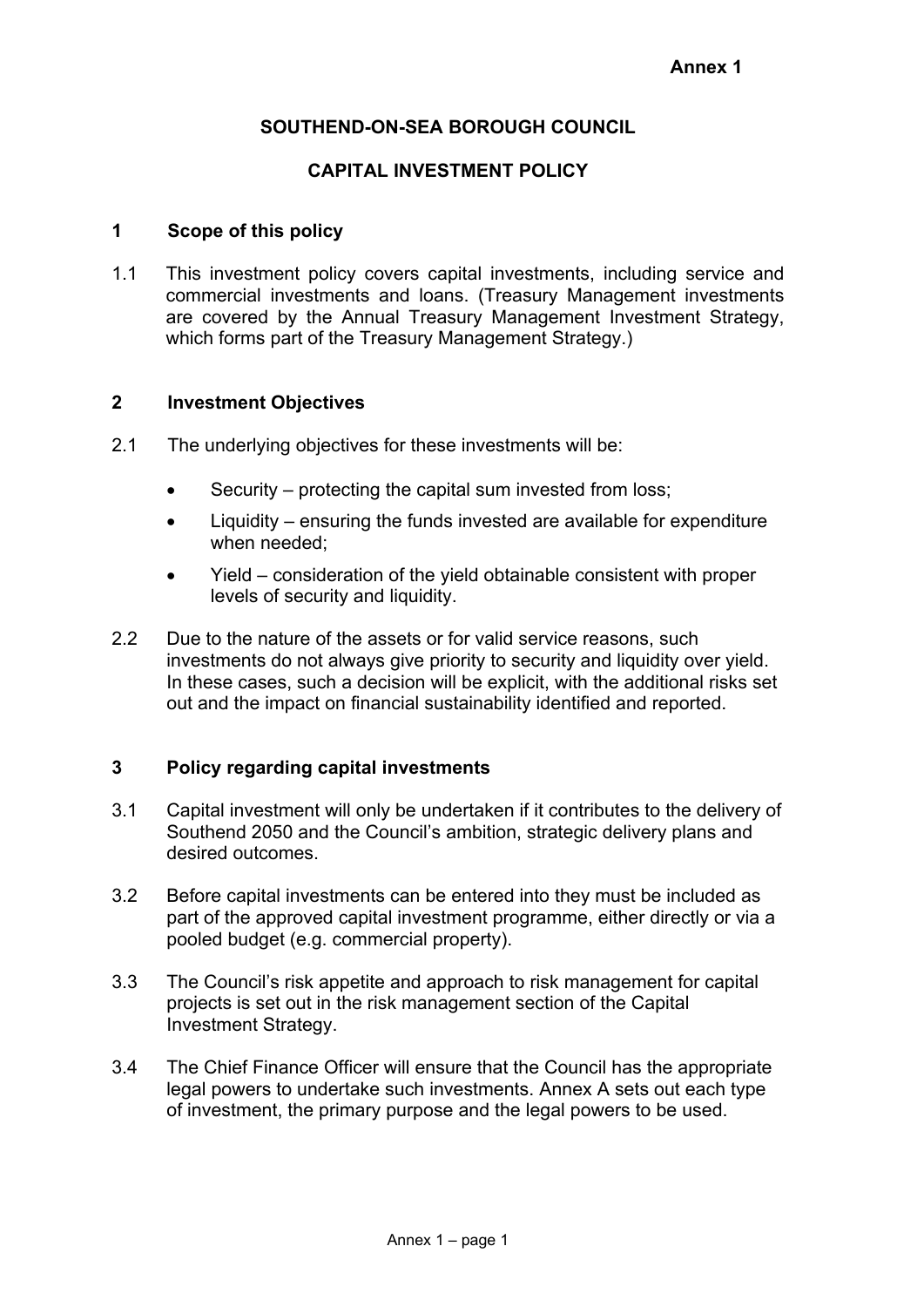3.5 The Chief Finance Officer will ensure the proportionality of all investments so that the Council does not undertake a level of investing which exposes it to an excessive level of risk compared to its financial resources.

### **4 Service investments**

4.1 These will be investments held clearly and explicitly in the course of the provision and for the purposes of operational services, including regeneration.

### **5 Commercial investments**

- 5.1 These will be investments entered into as part the Council's wider strategy, for example economic development and growth. These may include investments arising as part of business structure, such as shares and loans in subsidiaries or other outsourcing structures such as IT providers or building services providers.
- 5.2 These may be investments that include an aim of making a financial surplus for the Council, but this may or may not be the primary purpose of the investment.
- 5.3 Commercial investments may also include fixed assets which are held primarily for financial benefit, such as investment properties.
- 5.4 The Council's Commercial Property Investment Strategy (including the purpose of the Investment Portfolio) is set out in the Corporate Asset Management Strategy. Appendix 3 of that strategy sets out the Investment Property Selection Criteria.
- 5.5 The Chief Finance Officer will assess the extent to which the Council's balanced budget and Council Tax setting is dependent on returns from commercial investments.

#### **6 Loans**

- 6.1 These may be loans to local enterprises, local charities or third sector bodies, wholly owned companies and joint ventures. They may not all be seen as prudent if adopting a narrow definition of prioritising security and liquidity but would be entered into as part the Council's wider strategy, for example economic development and growth.
- 6.2 Such loans will only be entered into if the Chief Finance Officer is satisfied that the financial exposure to these types of loans is proportionate and that the expected credit losses have been appropriately assessed in accordance with International Financial Reporting Standard (IFRS) 9 Financial Instruments.
- 6.3 Any overdue payments would be recovered using the credit control arrangements set out in the Council's Debt Management Strategy.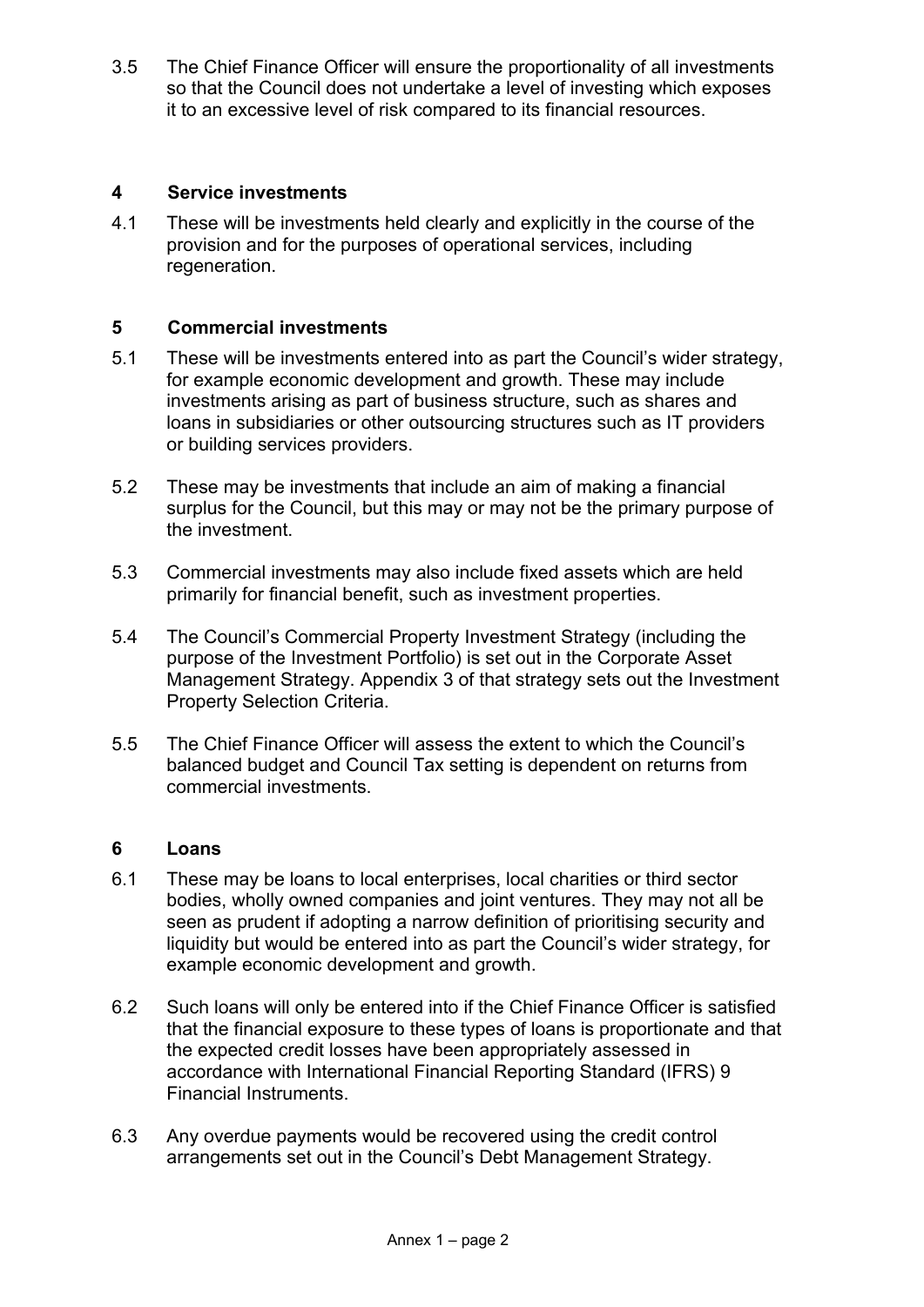6.4 The total level of loans will be formally agreed as part of the process for inclusion in the capital investment programme.

# **7 Financing of Investments**

- 7.1 As capital investments the above will be financed by any of the sources in the funding strategy section of the Capital Investment Strategy.
- 7.2 Where the secondary purpose of commercial property investments and loans is to generate an income stream the Chief Finance Officer may choose to finance these capital investments by borrowing. Where this is the case the Chief Finance Officer will set out the rationale for doing so and how the risks of the investment are to be managed (e.g. risk of not achieving the desired returns or the risk of the borrowing costs increasing) and that all the appropriate due diligence has been undertaken.

# **8 Due Diligence**

- 8.1 For all capital investments, the appropriate level of due diligence will be undertaken with the extent and depth reflecting the level of additional risk being considered.
- 8.2 Due diligence process and procedures may include:
	- effective scrutiny of proposed investments by the relevant committee;
	- identification of the risk to both the capital sums invested and the returns;
	- understanding the extent and nature of any external underwriting of those risks;
	- the potential impact on the financial sustainability of the Council if those risks come to fruition;
	- identification of the assets being held for security against debt and any prior charges on those assets;
	- where necessary independent and expert advice will be sought.
- 8.3 The Chief Finance Officer will ensure that Members are adequately informed and understand the risk exposures being taken on.

# **9 Governance and Scrutiny of Capital Investments**

9.1 The approach to capital investment is set out in the Corporate Asset Management Strategy and includes Members and Chief Officers at key stages.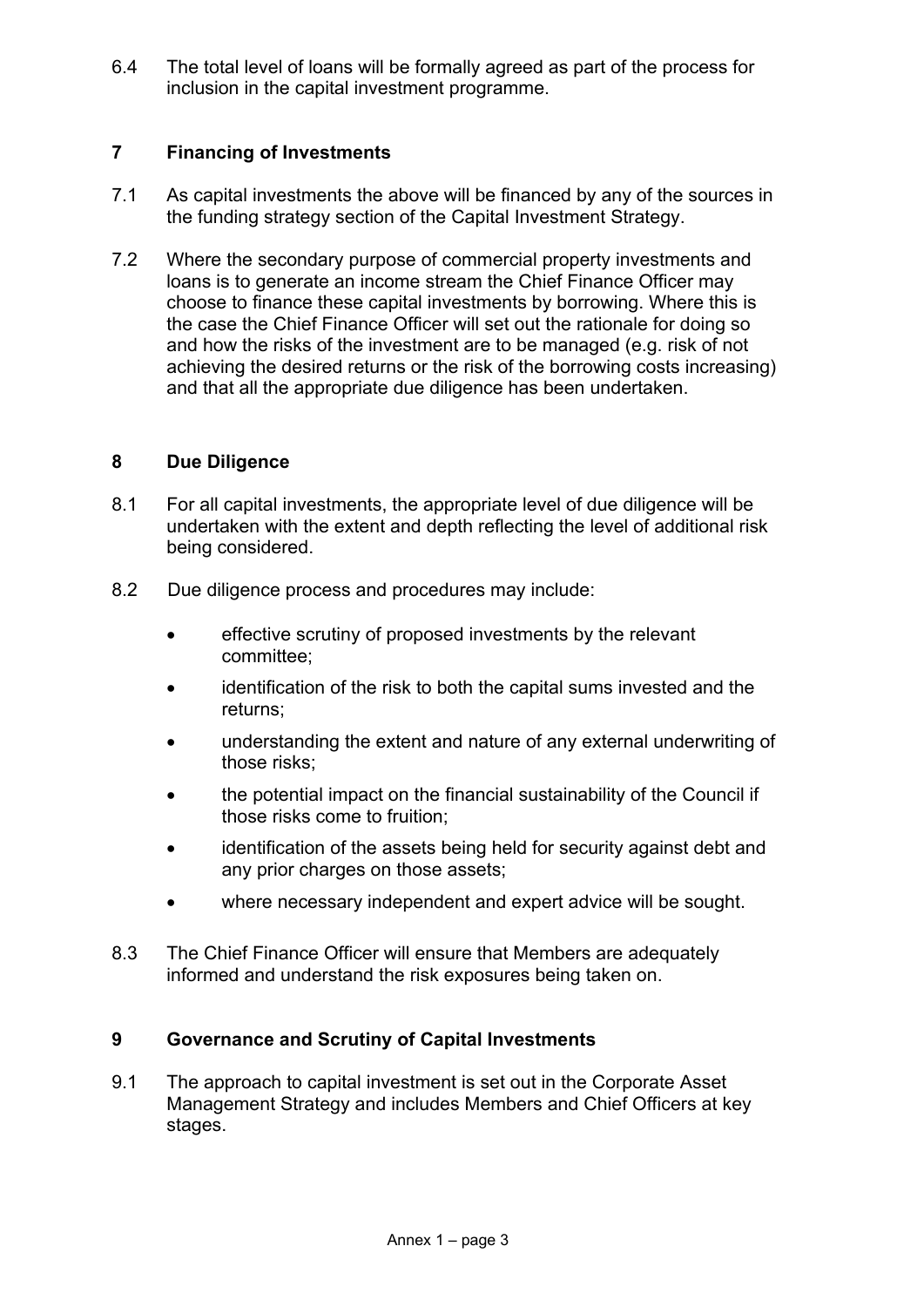- 9.2 Significant or strategic capital investments will be overseen by the Corporate Management Team (CMT) and the appropriate Governance boards and managed by project boards and teams appropriate to the scale of the investment.
- 9.3 The Investment Board (and CMT where appropriate) will agree which projects should proceed to Cabinet for decisions and scrutiny and on to full Council for approval as part of the capital investment programme.
- 9.4 For Commercial Property Investment an overall budget will be put forward for approval as part of the capital investment programme and individual properties can then be acquired within that budget envelope. Decisions will need to be made commercially and often quickly and efficiently and will be taken by the Chief Finance Officer in accordance with their delegated authority set out in the Council's Constitution. These decisions will be included as part of the next scheduled capital reporting to Cabinet.